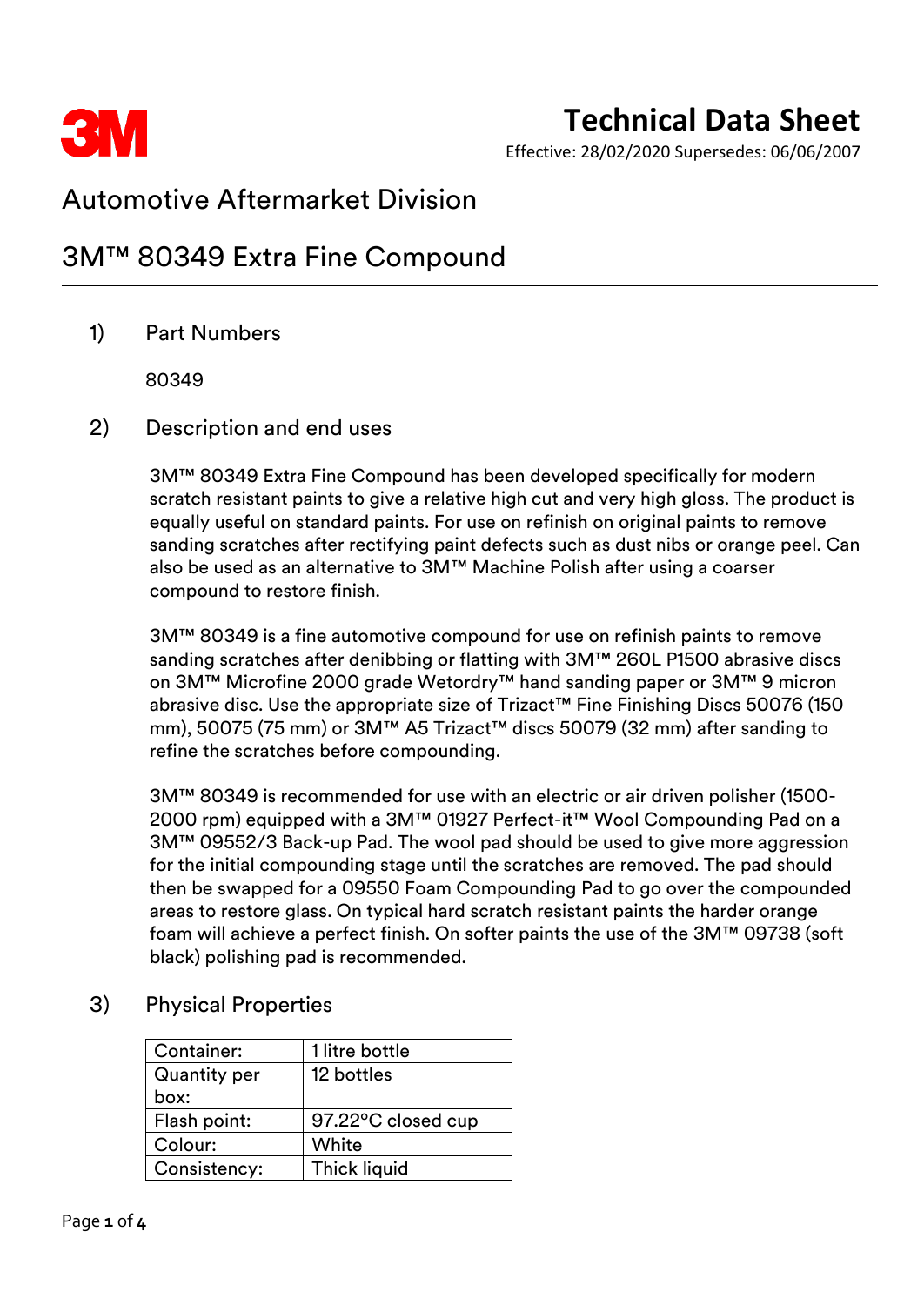

Effective: 28/02/2020 Supersedes: 06/06/2007

| VOC <sub>s</sub> : | 15% by weight     |
|--------------------|-------------------|
|                    | SCAQ443           |
| Viscosity:         | 12,000-22,000 cps |
| pH:                | $7 - 8.5$         |
| % volatile:        | 70-80% by weight  |

#### 4) Directions for Use

1. Shaking the bottle before use is not necessary but may help in dispensing the product

2. Sand any defects with 3M™ 260L Hooking Finishing Film Discs P1500 or 3M™ Microfine Wetordry™ grade 2000. For denibbing 3M™ 9 micron discs can be used

3. Refine scratches with the corresponding size of Trizact™ Fine Finishing Discs. On hard scratch resistant paint it will be necessary to sand longer with the Trizact™ discs than on standard paints

4. Apply compound using a rotary polisher and a 01927 Wool Compounding Pad. Use sufficient compound and do not run dry on fresh paint

5. Check afterwards to see if all scratches have been removed by using 3M™ Glass Cleaner/3M™ Control Spray

6. If any scratches are remaining carry out step 4 again

7. If all scratches have been removed replace the 01927 pad with the 09550 Compounding Pad and apply compound. Buff to a high gloss using pressure at first then easing the pressure as the compound is drying out

8. Remove any residue with a 3M™ 60668 High Performance Cloth

9. Clean any spatter from adjacent panels and plastics/rubbers with a soft damp cloth

The above system for using 3M™ 80349 is ideal for removing individual dust nibs, especially as the scratch resistant paints are harder to refinish than standard paints. If, however, a large area rectification is needed then after the sanding and Trizact™ scratch refining stage use 80349 on a 200 mm 3M™ 05704 Superbuff™ III wool compounding pad before changing to the 150 mm 09550 foam compounding pad for the final stage. Alternatively use 3M™ 09374 Fast Cut Compound or 3M™ 50077 Trizact™ Compound on a 09550 Perfect-it™ Foam Compounding Pad then finish with 3M™ 80349 Extra Fine Compound on a clean 09550 foam pad.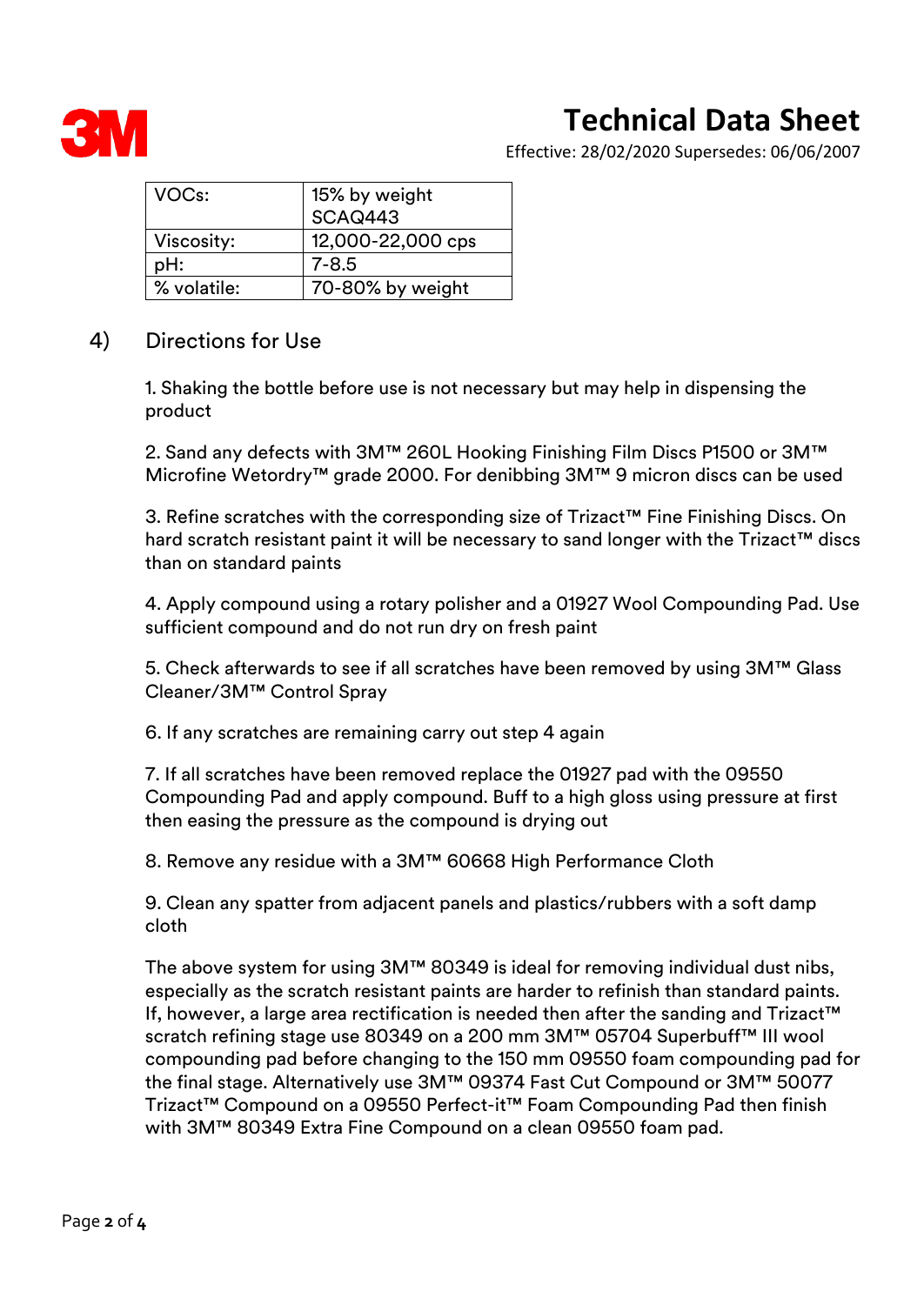

Effective: 28/02/2020 Supersedes: 06/06/2007

#### 5) Storage

Avoid frost Store upright Practical shelf life is 2 years

#### 6) Safety

Skin contact: Avoid contact with skin After contact with skin wash immediately with plenty of soap and water

Ingestion: If swallowed do not induce vomiting. Seek medical advice immediately and show the container or label

3M™ 80349 Extra Fine Compound is designed FOR PROFESSIONAL INDUSTRIAL USE ONLY.

#### 7) Disclaimer

All statements, technical information and recommendations are based on tests we believe to be reliable but the accuracy or completeness thereof is not guaranteed. Please ensure before using our product that it is suitable for your intended use. All questions of reliability relating to this product are governed by the Terms of Sale subject, where applicable, to the prevailing law.

#### For Additional Health and Safety Information

3M South Africa & Sub-Saharan Africa, 146A Kelvin Drive, Woodmead, Sandton, South Africa, Tel: (0861) 225536

3M (East) AG Representation Office Tirane, Rruga Sami Frasheri, Pallati i Ri Perxhola Kati 2 Ap2, 1000 Albania

3M Arabia, LLC, Building 24-25 3M Saudi Arabia Zone C, Business Gate, Airport Road, Riyadh, Saudi Arabia

3M Bulgaria, Mladost 4, Business Park, bl.4, 2nd floor, Sofia 1766, Bulgaria

3M Česko, spol. s r.o., V Parku 2343/24, 148 00 - Praha 4, Czech Republic

3M (East) AG, Branch office Croatia, Avenija Većeslava Holjevca 40, 10 000 Zagreb, Croatia, Tel: +385 1 2499750, www.3m.com.hr

3M Egypt, Finance Center , New Cairo , Plot 140 , Banking Sector , 5th settlement , Cairo , Egypt

3M Hellas MEPE, Automotive Aftermarket Division, 20 Kifisias Avenue, 151 25 Marousi, Greece,

Phone: +30 210 68 85 300, innovation.gr@mmm.com, www.3M.gr

3M Hungária Kft, Neumann János u. 1/E, 1117 Budapest, Hungary

3M Israel, 91 Medinat Hayehudim St., Herzliya, Israel

3M Kenya Ltd, Victoria Towers, 3rd Floor, Kilimanjaro Av, Upperhill, Kenya